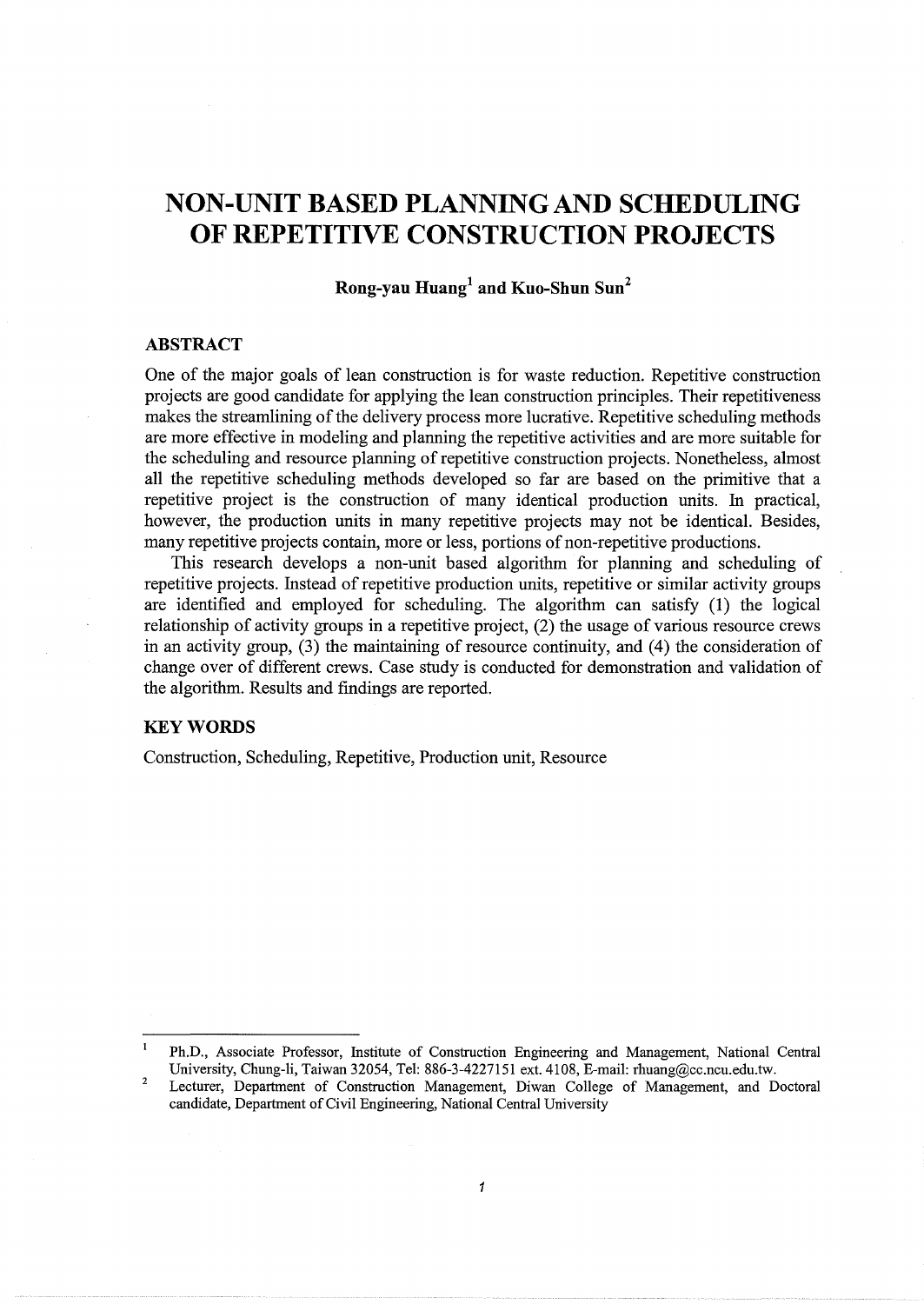#### **INTRODUCTION**

One of the major goals of lean construction is for waste reduction. Repetitive construction projects are good candidate for applying the lean construction principles. Their repetitiveness makes the streamlining of the delivery process more lucrative. Repetitive scheduling methods are more effective in modeling and planning the repeat activities and are more suitable for the scheduling and resource planning of repetitive construction projects. In contrast to traditional CPM method, they address the need to maintain the work continuity and the uninterrupted resource deployment during the project construction of a repetitive project.

So far, almost all the repetitive scheduling methods developed are based on the primitive that a repetitive project is the construction of many identical production units. A unit network is employed to represent the production activities as well as their sequence for one production unit. The unit network is then repeated for each of the production units, as shown in Figure 1. Normally each activity in the unit network is assigned a crew. In the ideal situation, each crew can perform consecutively the same activity in different production units.



(b)Traditional-defined repetitive Project that combined by several unit networks

Figure 1: Example of repetitive project with the unit network sequence format

In practical, however, the production units in many repetitive projects may not be identical. For instance, in a piling project, the excavation depth for each pile and the soil conditions encountered are not exact the same; In a pipeline-laying project, the numbers of manholes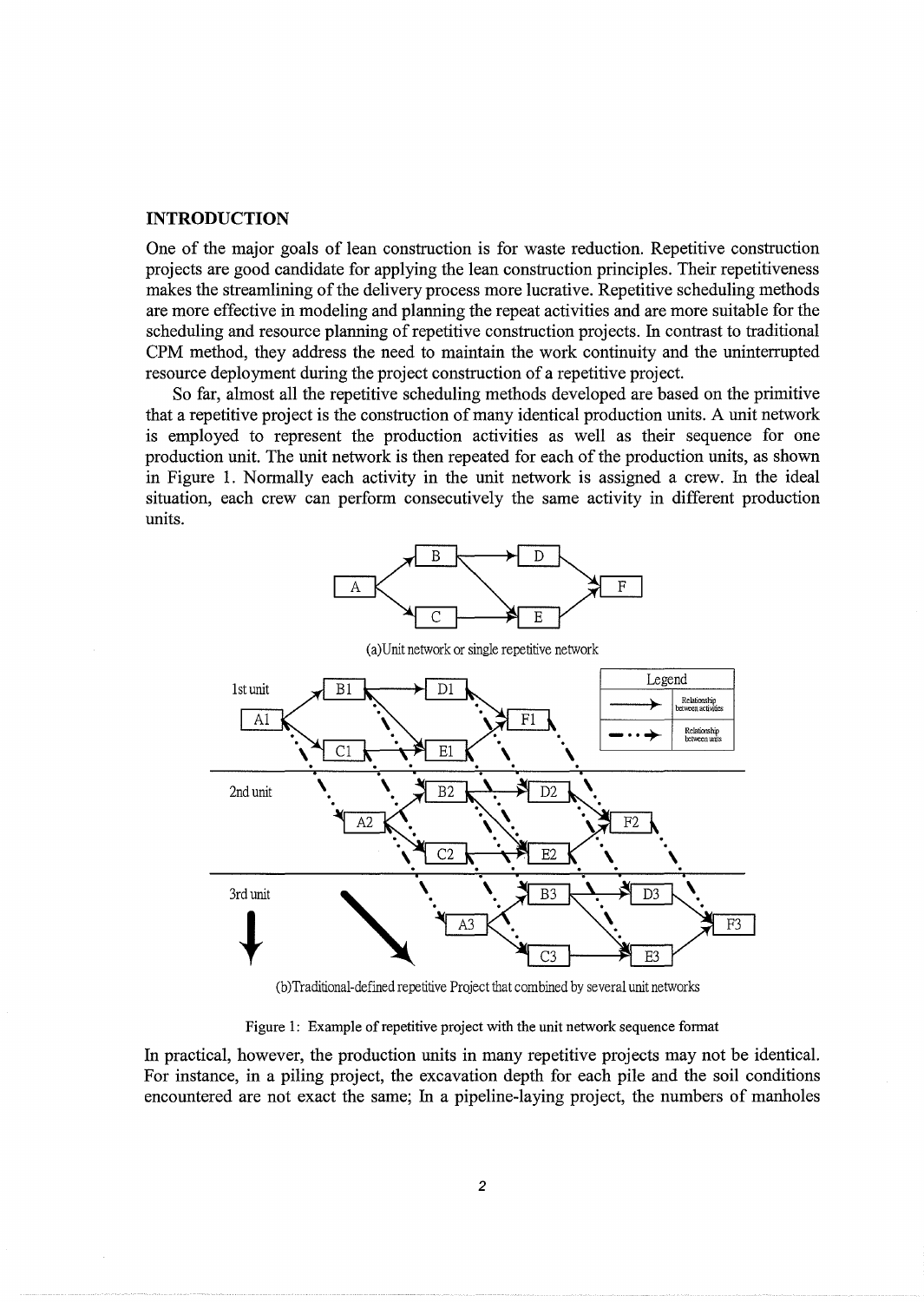and the numbers of pipe sections usually are not the same, and it makes the identification of repetitive production units a bit tricky. Also, by employing different equipment methods and/or crews, the durations for laying-pipe in different sections differ; In a multi-housing project, the interior design for each house could be different, and therefore the required work load as well as the duration and cost will differ. Above those, many repetitive projects contains, more or less, portions of non-repetitive productions.

This research develops a non-unit based algorithm for planning and scheduling of repetitive projects. Instead of repetitive production units, repetitive or similar activity groups are identified and employed for scheduling in repetitive projects. The concept and the algorithm are described in the paper. Case study is conducted for demonstration and validation of the algorithm. Results and findings are reported.

# **LITERATURE REVIEW**

Traditional network scheduling methods such as CPM, PERT, and bar charting are generally considered to be less effective for the planning of repetitive construction projects due to their lack of flexibility in modeling of repetitive activities. Many linear, or repetitive, scheduling methods, listed in Table 1, have been developed, each featuri ng their unique functions and/or applications.

| Author(s)           | Method               | Unit- | Fixed work            | Non-                    | Assign multiple     | Resource                |
|---------------------|----------------------|-------|-----------------------|-------------------------|---------------------|-------------------------|
|                     |                      | based | sequence              | typical                 | resource types in a | continuity              |
|                     |                      |       |                       | activity                | workgroup           |                         |
| (1)                 | (2)                  | (3)   | (4)                   | (4)                     | (5)                 | (6)                     |
| Carr and Meyer      | <b>LOB</b>           | Y     | Y                     | N                       | N                   | Y                       |
| (1974)              |                      |       |                       |                         |                     |                         |
| O'Brien (1975)      | <b>VPM</b>           | Y     | Y                     | N                       | N                   | Y                       |
| Selinger (1980)     | Const. planning      | Y     | Y                     | Y                       | $\mathbf N$         | Y                       |
| Johnston (1981)     | LSM                  | Y     | Y                     | Y                       | N                   | Suggested               |
| Stradal and Cacha   | Time space           | Y     | Y                     | $\overline{\mathrm{Y}}$ | N                   | Suggested               |
| (1982)              | scheduling           |       |                       |                         |                     |                         |
| Arditi and Albulak  | LOB                  | Y     | Y                     | N                       | N                   | Y                       |
| (1986)              |                      |       |                       |                         |                     |                         |
| Chrzanowski and     | <b>LSM</b>           | Y     | Y                     | Y                       | N                   | $\overline{\mathrm{Y}}$ |
| Johnston (1986)     |                      |       |                       |                         |                     |                         |
| Reda (1990)         | <b>RPM</b>           | Y     | Y                     | N                       | N                   | Y                       |
| El-Rays and Moselhi | Resource-driven      | Y     | N                     | Y                       | N                   | N                       |
| (1998)              | scheduling           |       |                       |                         |                     |                         |
| Harmelink and       | Linear scheduling    | Y     | Y                     | N                       | $\mathbf N$         | Y                       |
| Rowings (1998)      | model                |       |                       |                         |                     |                         |
| Harris and Ioannou  | <b>RSM</b>           | Y     | $\overline{\text{Y}}$ | Y                       | N                   | N                       |
| (1998)              |                      |       |                       |                         |                     |                         |
| Hegazy and Wassef   | Repetitive nonserial | Y     | $\overline{\text{Y}}$ | N                       | N                   | N                       |
| (2001)              | activity scheduling  |       |                       |                         |                     |                         |

Table 1: Review of Previous Work

Nonetheless, almost all of them are based on the primitive that a repetitive project is the construction of many identical production units (column 3 in Table 1). But in real world the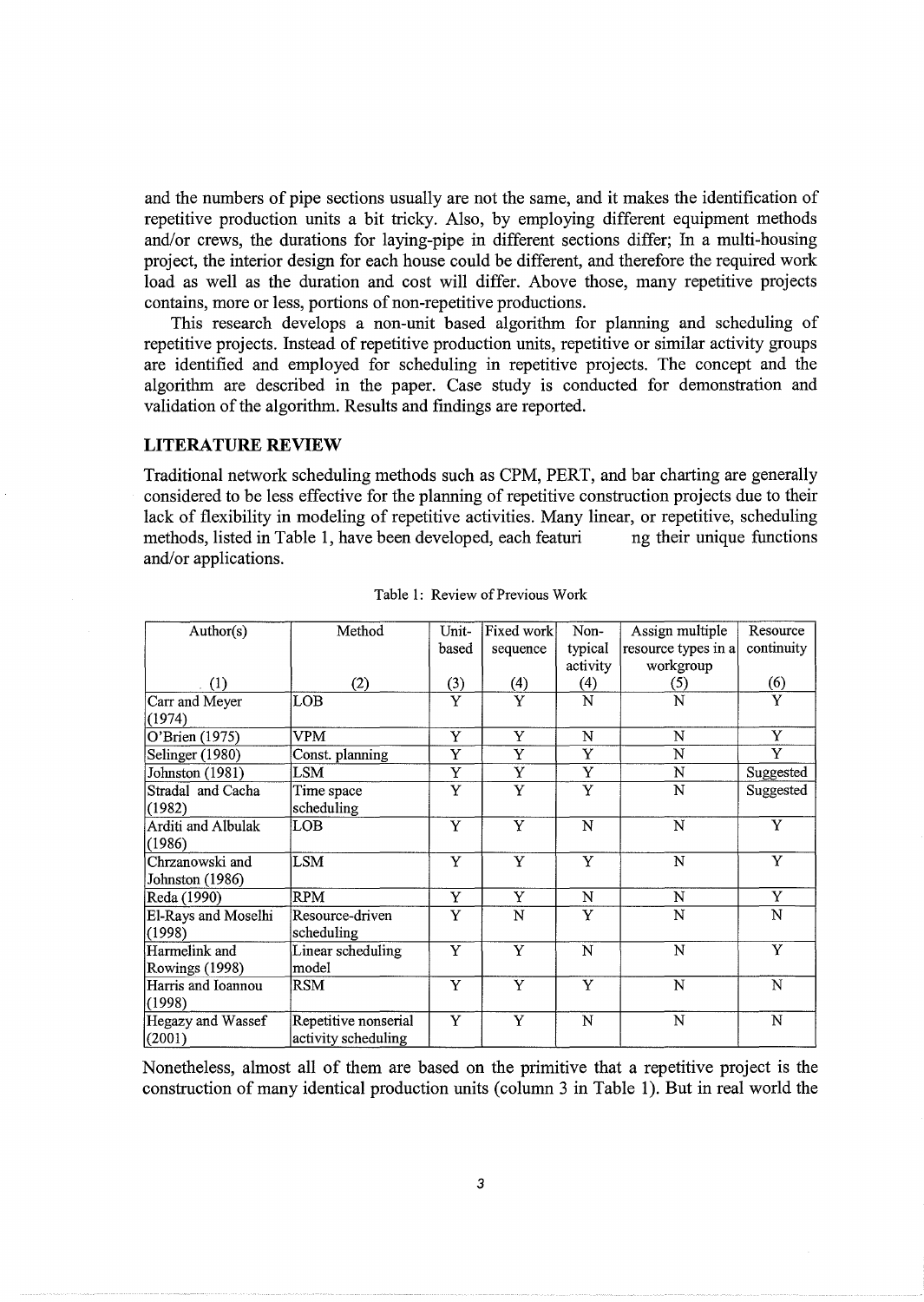production units may not be identical. Also, the work sequence among production units are fixed in those methods for scheduling, while in practice they could be ordered arbitrarily. Furthermore, assignment of multiple resource types for a workgroup is not allowed. But in real world, depending on the availability, it was executed frequently. Lastly, most of those methods emphasized the importance of maintaining the work continuity, and few of them addressed the issue of non-typical activities in real world practice.

## **THE "NON-UNIT" BASED REPETITIVE PROJECTS**

The traditional view of a repetitive project is that the project is repetitive in production units. However, a non-unit based repetitive project takes the view that the project is repetitive in activities! As shown in Figure 2, activity groups are identified in a repetitive project. Each activity group contains activities of same function purpose, but different attributes of resource usage, construction condition, time, cost, and so on. Logic relationships are defined between activity groups as well as between the individual activities in different activity groups. But there is no hard logic relationship between activities in the same activity group. In a bridge construction, for instance, activity groups of foundation, pier, and deck are identified. Each group is consisted of similar activities for different spans. For each span, foundation has to be built before pier; pier has to be built before deck. But within an activity group, says foundation, there is no particular order among activities.



(b) The physical logical relations between each activity

Figure 2: Illustration of A Non-unit Based Repetitive Project

A non-unit based repetitive project has the following characteristics:

- The operations of activities in an activity group are similar, but not the same.
	- El-Rayes and Moselhi (1998) addressed the activity group that sets the operation to the same duration as the "Typical Repetitive Activity," and those with different duration as the ''Non-typical Repetitive Activity." They also pointed out that the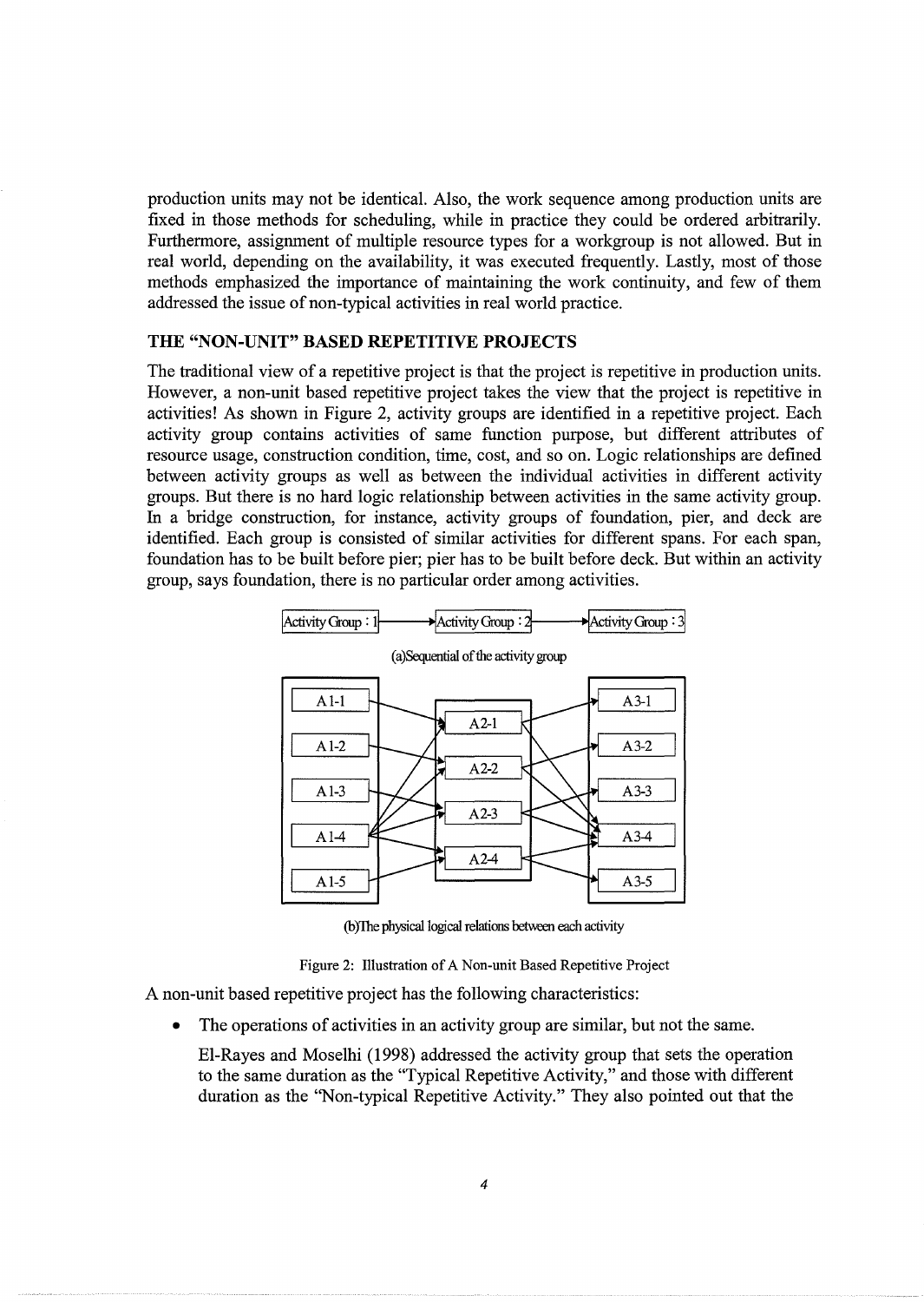"Non-typical Repetitive Activity" is common in the repetitive projects, thus it is inadequate to treat the repetitive operations within one activity group as the same, and the difference between each activity item should be considered during construction planning.

The work logical relationships are more generalized.

In traditional repetitive scheduling methods, every activity in the unit network follows the same production order. For instance, in Figure **1** the work order of activity A is to work on production unit **1,** then unit 2, then 3, and so on. The rest of the activities in the unit network also share the same order. However, in the non-unit based repetitive scheduling, activities are no longer bounded by the above constraint and are more generalized, which is closer to the real world practices.

• There is no hard logic relationship between activities in the same activity group.

By assigning different work order for activities in one activity group, the schedule and the project cost will be different as a result. However, it is not intuitive to set the proper order to obtain the optimized schedule and/or cost. In the non-unit based repetitive scheduling, no hard working order is assigned to the activities in an activity group. It is a decision variable for the planner or decision maker to determine.

• Various working crews can be employed in each activity group.

In most traditional repetitive scheduling methods, each activity group is performed by one crew. They do not take into account that in real world practices various crews with the same or different equipments and methods, depending on their availability, could perform the similar activity in an activity group. It will impact on the scheduling of activities, and therefore the project duration and cost.

• Cost and time for routing the various resource crews among production units is considered.

To mobilize, de-mobilize and routing the various resource crews on a job site inevitably creates corresponding time and cost. Since the non-unit based repetitive scheduling employs various resource crews in activity group, and there is no hard logic relationship between activities in the same activity group. It becomes even more important to take into account in the scheduling the routing time and cost of resource crews.

## **DEVELOPMENT OF THE NON-UNIT BASED SCHEDULING ALGORITHM**

The objectives for the development of a non-unit based scheduling algorithm are:

- 1. To comply with the logical relationship of activity groups in a repetitive project,
- 2. To allow for the usage of various resource crews in an activity group,
- 3. To maintain the continuity for resource usage, and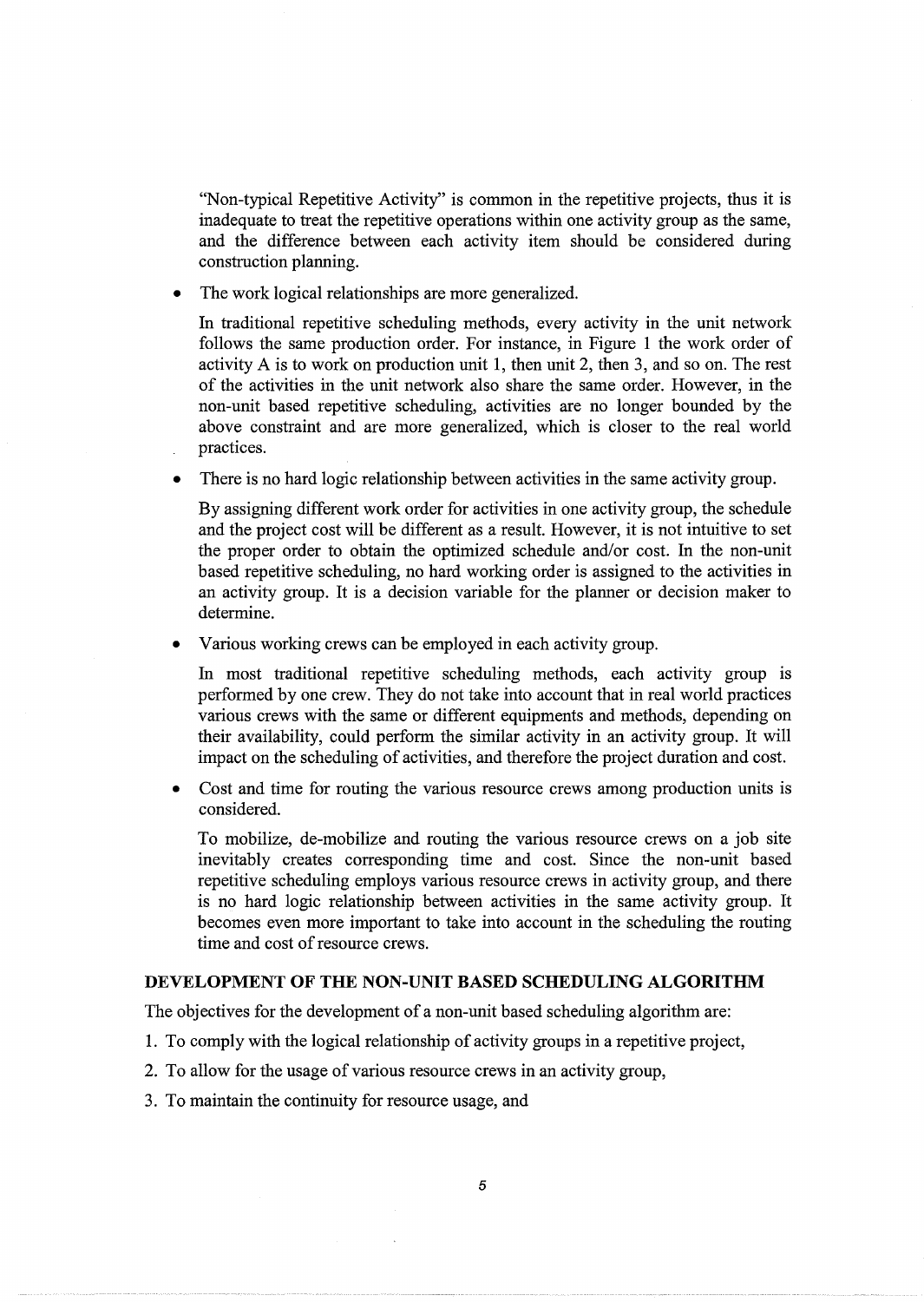4. To consider the time and cost for change over of various resource crews in job.

The procedures of the developed scheduling algorithm are described below.

## Step 1. IDENTIFY ACTIVITY GROUPS AS WELL AS THEIR SEQUENCE RELATIONSHIPS

Activities in a repetitive project are grouped into activity groups according to their functionality. It is possible some activity groups have more activities than the others. For those non-repetitive activities, it is also possible to designate separate activity groups for each of them. In addition, a network describing the sequence relationships of all the activity groups is created, such as Figure 2(a).

# Step 2. DEVELOP THE RESOURCE CHAINS

Since various resource crews can be employed for activity operations, each activity group will have an associating resource group. As shown in Figure 3(a), activity group 2 has an associating resource group 2. There are two resource types in the group, R2-1 and R2-2, which are available for operations of activity group 2. Once the scheduler decides on the decision variables of resource assignment and activity priority, resource chains for each resource type can be determined. In Figure 3(a), for instance, resource type R2-1 is assigned to do activities A2-l and A2-3, while resource type R2-2 for activity A2-2 and A-4. In addition, the operation priority for activity group 2 is set to be activity A2-1, activity A2-2, activity A2-3, and then activity A2-4. Thus, as shown in Figure 3(b), R2-l will perform A2-1 first and then A2-3, and R2-2 will perform A2-2 first and then A2-4. Figure 3(c) shows a more detailed resource chain formulation, taking into account the resource mobilization and movement. For instance, the R2-1 resource chain will first mobilize from outside to activity A2-1, performs A2-1, moves from A2-1 to A2-3, performs A2-3, and finally demobilize out of the job site. It is noted that alternative settings on the decision variables of resource assignment and activity priority will result in different schedules of resource chains.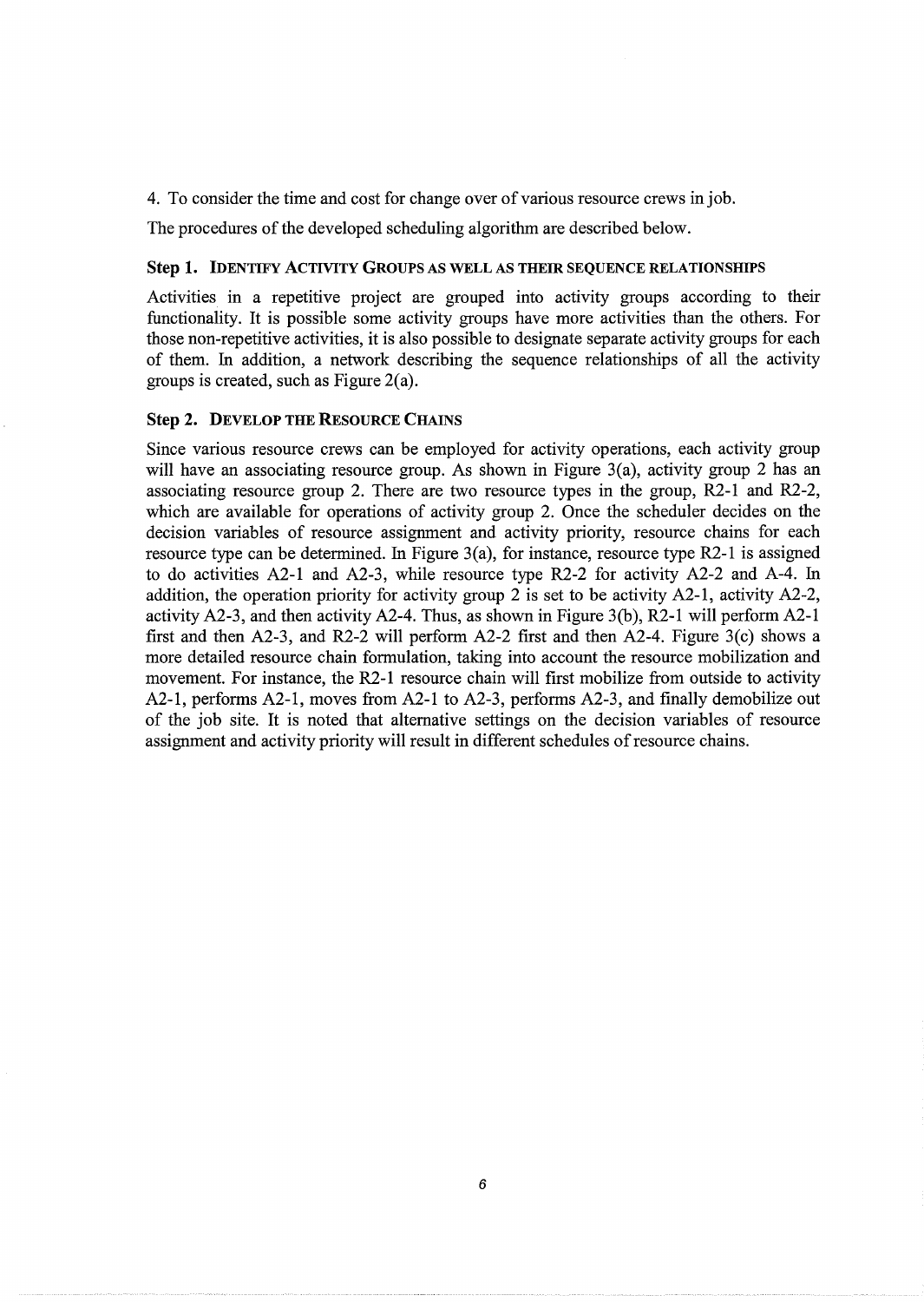

Figure 3: Illustration of Resource Chain Development

#### Step 3. PLACE RESOURCE CHAINS FOR PROJECT SCHEDULING

After the formulation of resource chains in each activity group, one may follow the schedule sequence of activity groups and apply the following sub steps for the scheduling of each resource chain.

1. Calculate the baseline schedule: By setting the entering time of a resource to the project site to 0, the start and finish times of each action in the resource chain can be calculated. For instance, it can be seen from Figure 4(c) that the resource chain R2-1 is first mobilized from outside to activity A2-1, performs A2-1, moves from A2-l to A2- 3, performs A2-3, moves from A2-3 to A2-4, performs A2-4 and finally demobilize out of the job site. Those actions and their associated durations are shown respectively as row  $(1)$  and  $(2)$  of the table in Figure 4(e). The start and finish times for each action can then be calculated and are shown as row  $(3)$  of the table in Figure 4(e). Figure 4(d) shows the resulting baseline schedule for resource chain R2-l.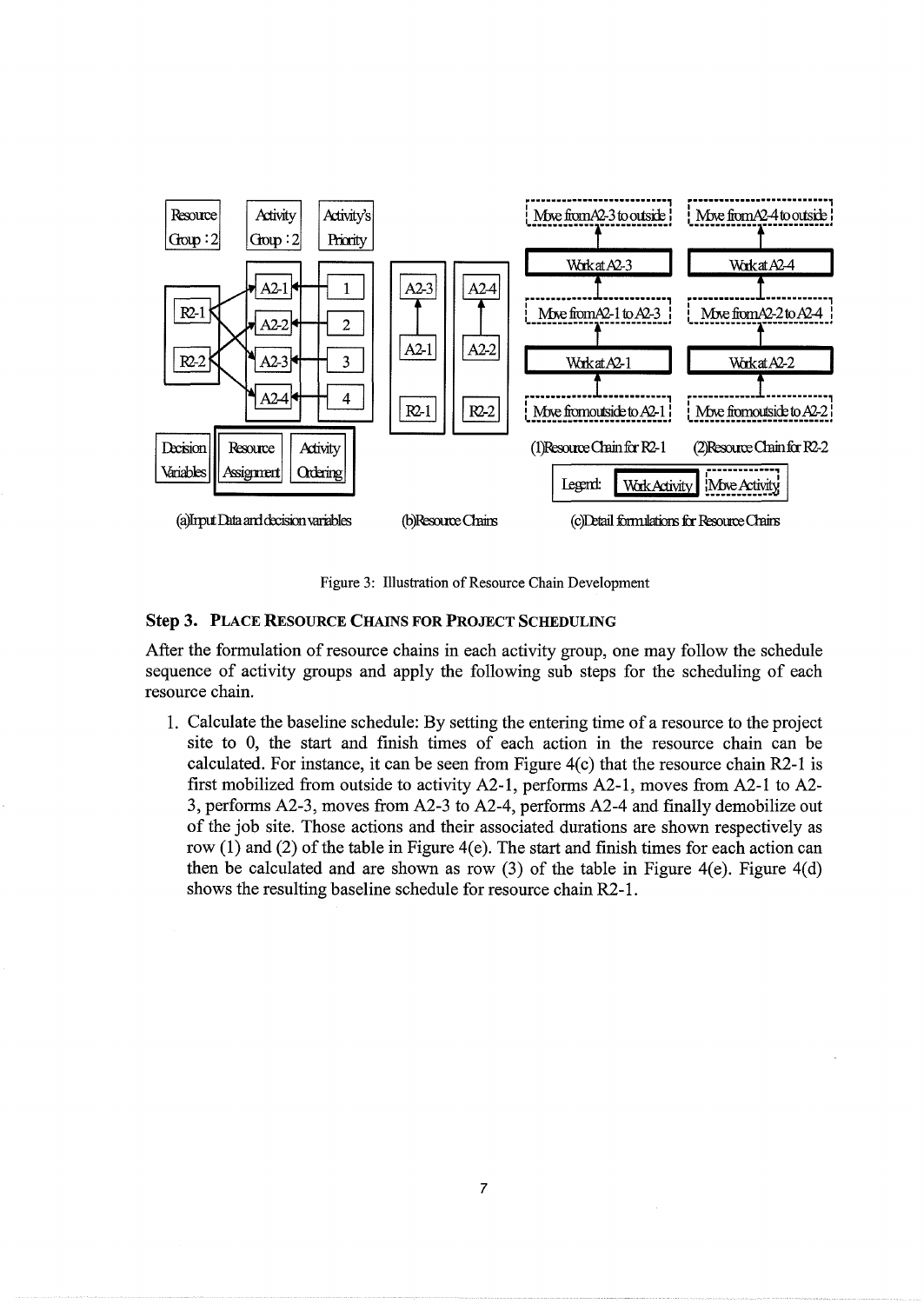

Figure 4: lllustration of Placing Resource Chains for Project Scheduling

- 2. Calculate the earliest possible start time of each activity: Based on the latest finish time of precedence activities, the earliest possible start time of each activity can be determined. As shown in Figure 4(e), the precedence activities for activity A2-1, A2-3, and A2-4 can be determined from Figure  $4(b)$  and are shown as row (4) of the table in Figure 4(e). The latest finish time of the precedence activities for each of A2-l, A2-3, and  $A2-4$  can then be calculated from Figure 4(a), the finished schedule for precedence activity groups, and are shown as row (5) of the table in Figure 4(e). The results are also the earliest start time of each activity.
- 3. Determine the earliest possible start time of resource chain: By using the results in sub step 2 and checking the baseline schedule in Figure  $4(d)$ , the earliest possible start time for the resource chain R2-l can be calculated, and are shown as row (6) of the table in Figure 4(e). For instance, the earliest possible start time for activity A2-3 is on the 22nd day. From the baseline schedule of resource chain R2-1 the start time of activity A2-3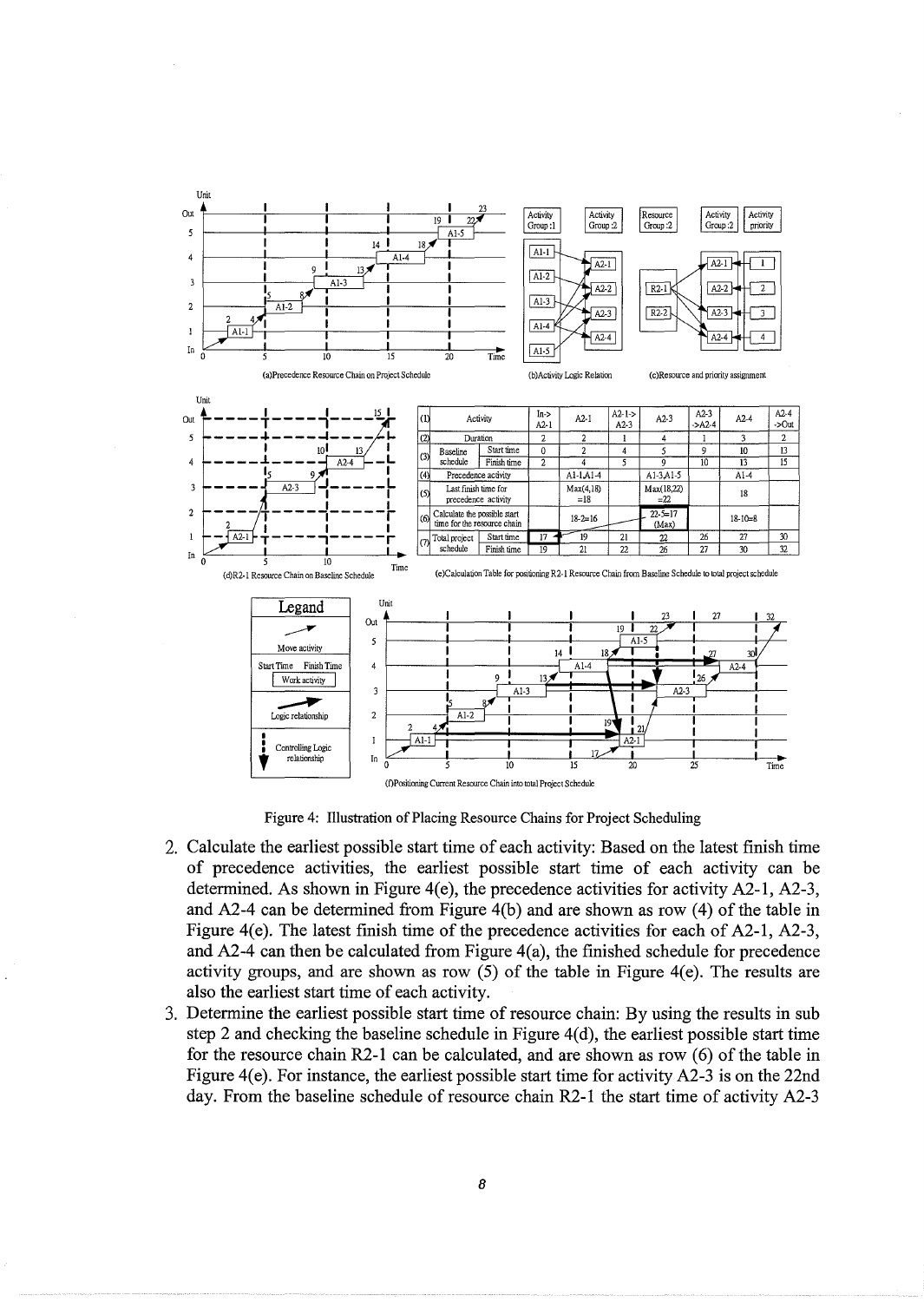is on the  $5<sup>th</sup>$  day. Therefore, the earliest possible start time of the resource chain is on the  $17<sup>th</sup>$  (22-5) day. In the similar fashion the earliest possible start time of the resource chain can be calculated as well from activity  $A2-1$  and  $A2-4$ . They are on the  $16<sup>th</sup>$  and on the  $8<sup>th</sup>$  day respectively. Thus, the  $17<sup>th</sup>$  day (maximum of 17, 16, and 8) is the earliest possible start time of resource chain R2-1. Meanwhile, as a result, a controlling logic relationship is formed between activity Al-5 and A2-3, which places a critical logical constraint between the two resource chains.

- 4. Calculate the project schedule of the resource chain: With the determined earliest start time of resource chain, the start time and finish time of each work actions in the chain can now be calculated in accordance to their durations. The calculation results are shown in row (7) of the table in Figure 4(e). Figure 4(f) depicts the scheduling result.
- 5. Repeat sub steps 1-4 for each resource chain in the project, following the sequence order of activity groups.

## CASE **STUDY**

A testing case of three work groups, fourteen activities is employed for demonstration and validation of the developed algorithm. The contents of activity groups and their logical relationships are shown in Figure 2 and detailed in Table 2 and 3.

|   | Activity group | No. of<br>Activity | $\vert$ Pre-group $\vert$ | Resource Types<br>Used | Resource code     |
|---|----------------|--------------------|---------------------------|------------------------|-------------------|
|   |                |                    |                           |                        | R <sub>1</sub> -1 |
| ÷ |                |                    |                           |                        | $R2-1$ DR2-2      |
|   |                |                    |                           |                        | $R3-1$            |

Table 2: Activity Groups Data in the Testing Case

|         | Activity Precedence Activity |         | Precedence      | Activity |                                   |
|---------|------------------------------|---------|-----------------|----------|-----------------------------------|
| Group 1 | Activity                     | Group 2 | Activity        | Group 3  | Precedence Activity               |
| $A1-1$  |                              | $A2-1$  | $A1-1\Box A1-4$ | $A3-1$   | $A2-1$                            |
| $A1-2$  |                              | $A2-2$  | $A1-2\Box A1-4$ | $A3-2$   | $A2-2$                            |
| $A1-3$  |                              | $A2-3$  | $A1-3\Box A1-4$ | $A3-3$   | $A2-3$                            |
| $A1-4$  |                              | $A2-4$  | $A1-4\Box A1-5$ | $A3-4$   | $A2-1\Box A2-2\Box A2-3\Box A2-4$ |
| $A1-5$  |                              |         |                 | $A3-5$   | $A2-4$                            |

Table 3: Activity Data in the Testing Case

Since the durations for movement of different resource crews are considered in the developed algorithm, one has to input the corresponding duration data. Table 4 lists activity duration and the duration for resource movement in the testing case. It is noted that in the table the duration from activity x to the same activity x means the duration for activity x. For instance, the duration of "from activity Al-2" "to activity Al-2" is 2 days, and it represents the duration of activity Al-2.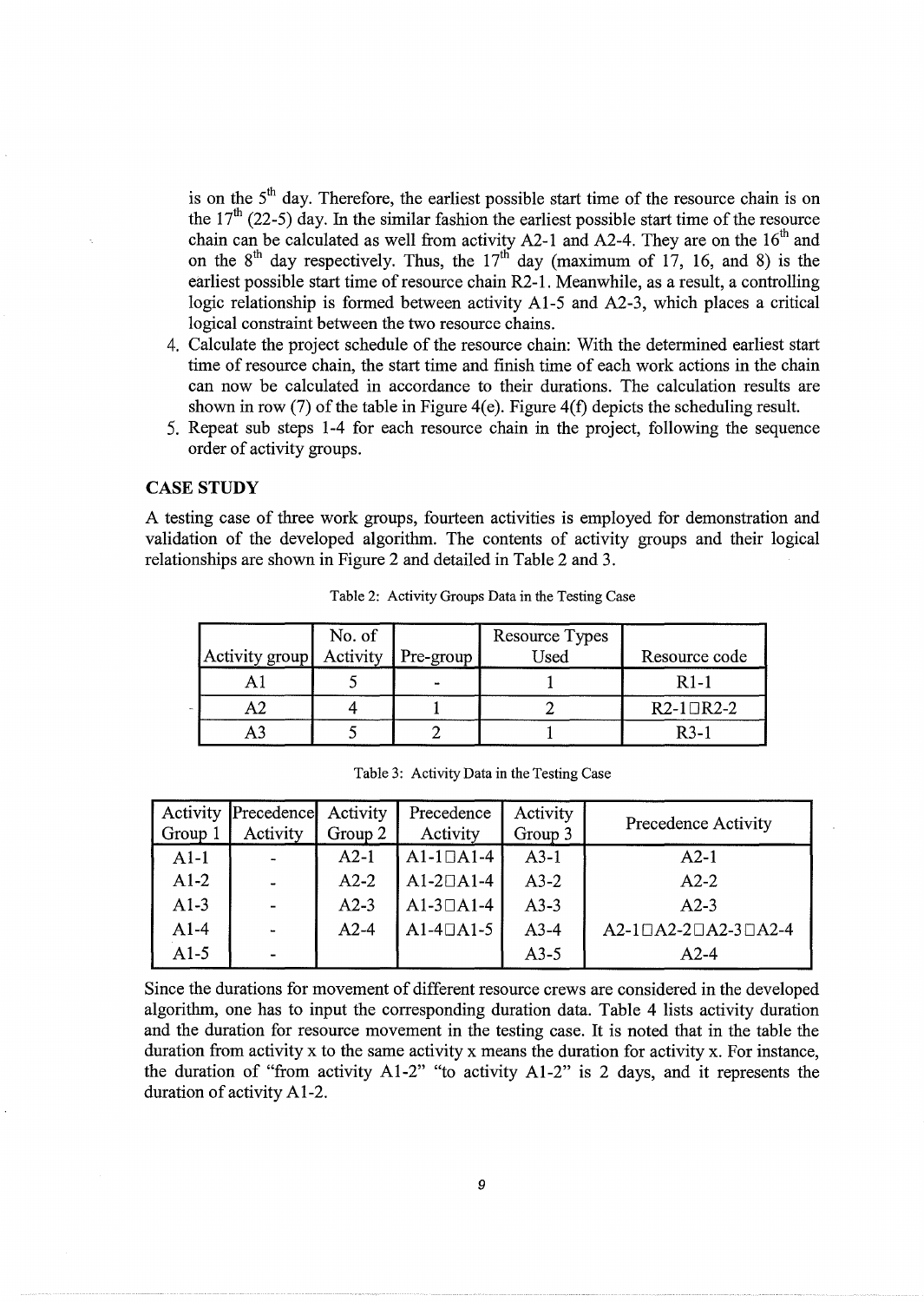|          |               |     |                     | (a) Ressource R1-1 |                |    |        |  |          |         | $(b)$ Resource R2-1 |       |             |         |         |
|----------|---------------|-----|---------------------|--------------------|----------------|----|--------|--|----------|---------|---------------------|-------|-------------|---------|---------|
|          |               |     |                     | To Activity        |                |    |        |  |          |         |                     |       | To Activity |         |         |
|          | $\rightarrow$ | Out | $\lfloor - \rfloor$ | $-2$               | 1-3            | -4 | $1-5$  |  |          | ->      | Out                 | $2-1$ | $2 - 2$     | $2 - 3$ | $2 - 4$ |
|          | In            | -   |                     |                    |                |    |        |  |          | In      | -                   |       |             |         |         |
|          | 1-1           |     | っ                   |                    |                |    |        |  | Activity | $2 - 1$ |                     | 6     |             |         |         |
| Activity | $1 - 2$       |     |                     | 2                  |                |    |        |  |          | $2 - 2$ |                     |       | 6           |         |         |
|          | $1 - 3$       |     |                     |                    | $\overline{2}$ |    |        |  | From     | $2 - 3$ |                     |       |             | 6       |         |
| From     | $-4$          |     |                     |                    |                | 2  |        |  |          | $2 - 4$ |                     |       |             |         | 6       |
|          | $1 - 5$       |     |                     |                    |                |    | ി<br>ے |  |          |         |                     |       |             |         |         |

|  | Table 4: Duration Data For Activity and Resource Movement in the Testing Case (Unit: Day) |  |  |
|--|-------------------------------------------------------------------------------------------|--|--|
|--|-------------------------------------------------------------------------------------------|--|--|

|                | urce $R1-1$<br>(b) Resource R2-1 |         |     |  |          |               |     |         |         |         |         |
|----------------|----------------------------------|---------|-----|--|----------|---------------|-----|---------|---------|---------|---------|
| To Activity    |                                  |         |     |  |          | To Activity   |     |         |         |         |         |
| $1-2$          | $1 - 3$                          | $1 - 4$ | 1-5 |  |          | $\Rightarrow$ | Out | $2 - 1$ | $2 - 2$ | $2 - 3$ | $2 - 4$ |
|                |                                  |         |     |  |          | $\ln$         |     |         |         |         |         |
|                |                                  |         |     |  | Activity | $2 - 1$       |     | 6       |         |         |         |
| $\overline{2}$ |                                  |         |     |  |          | $2 - 2$       |     |         | 6       |         |         |
|                | $\mathcal{D}$                    |         |     |  | From     | $2 - 3$       |     |         |         | 6       |         |
|                |                                  | ◠       |     |  |          | $2 - 4$       |     |         |         |         |         |

## $(c)$  Resource R2-2

|          |         |     | To Activity |         |         |         |  |  |  |  |  |
|----------|---------|-----|-------------|---------|---------|---------|--|--|--|--|--|
|          | ->      | Out | $2 - 1$     | $2 - 2$ | $2 - 3$ | $2 - 4$ |  |  |  |  |  |
|          | In      |     |             |         |         |         |  |  |  |  |  |
| Activity | $2 - 1$ |     | 6           |         |         |         |  |  |  |  |  |
|          | $2 - 2$ |     |             | 6       |         |         |  |  |  |  |  |
| From     | $2 - 3$ |     |             |         |         |         |  |  |  |  |  |
|          | $2 - 4$ |     |             |         |         |         |  |  |  |  |  |

|  | $(d)$ Resource R3-1 |  |
|--|---------------------|--|
|  |                     |  |

|          |         |     |         | To Activity |         |         |          |         |     |                | To Activity    |         |                |         |
|----------|---------|-----|---------|-------------|---------|---------|----------|---------|-----|----------------|----------------|---------|----------------|---------|
|          | ->      | Out | $2 - 1$ | $2 - 2$     | $2 - 3$ | $2 - 4$ |          | ->      | Out | $3 - 1$        | $3 - 2$        | $3 - 3$ | $3 - 4$        | $3 - 5$ |
|          | In      |     |         |             |         |         |          | In      |     |                |                |         |                |         |
| Activity | $2 - 1$ |     | 6       |             |         |         |          | $3 - 1$ |     | $\overline{2}$ |                |         |                |         |
|          | $2 - 2$ |     |         | 6           | J.      |         | Activity | $3 - 2$ |     |                | $\overline{2}$ |         |                |         |
| From     | $2 - 3$ |     |         |             | 6       |         |          | $3 - 3$ |     |                |                | 2       |                |         |
|          | $2 - 4$ |     |         |             |         | 6       | From     | $3 - 4$ |     |                |                |         | $\overline{2}$ |         |
|          |         |     |         |             |         |         |          | $3 - 5$ |     |                |                |         |                | ി       |

Three scenarios below are tested on the testing case. Table 5 shows their data input.

Scenario  $1 \Box$  Only one resource type is used for each work group. As a result, only R2-1 is used for activity group 2.

Scenario  $2\square$  The operating priority of activity A1-4 is moved to the highest, and that of activity A3-4 to the lowest. The rest of input data is the same as those in Scenario 1.

Scenario  $3\Box$  One more resource, R2-2, is employed for the operation in activity group 2. The rest of input data is the same as those in Scenario 2.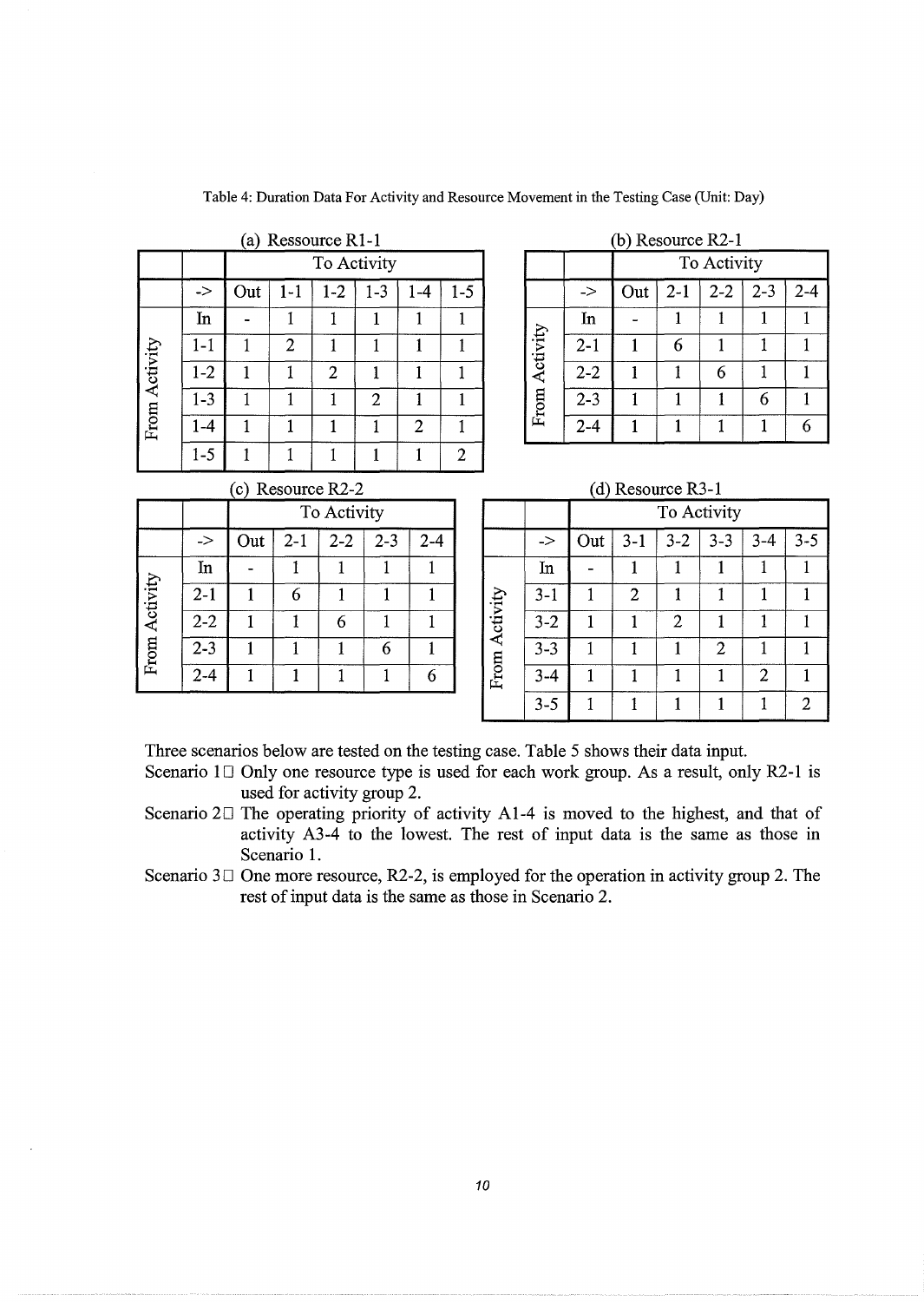| Activity |                       | Scenario 1           |                       | Scenario 2           | Scenario 3            |                      |  |
|----------|-----------------------|----------------------|-----------------------|----------------------|-----------------------|----------------------|--|
|          | Operating<br>Priority | Assigned<br>resource | Operating<br>Priority | Assigned<br>resource | Operating<br>Priority | Assigned<br>resource |  |
| $A1-1$   | 1                     | $R1-1$               | $\overline{2}$        | $R1-1$               | $\overline{2}$        | $R1-1$               |  |
| $A1-2$   | $\overline{2}$        | $R1-1$               | 3                     | $R1-1$               | 3                     | $R1-1$               |  |
| $A1-3$   | $\overline{3}$        | $R1-1$               | $\overline{4}$        | $R1-1$               | $\overline{4}$        | $R1-1$               |  |
| $A1-4$   | 4                     | $R1-1$               |                       | $R1-1$               | 1                     | $R1-1$               |  |
| $A1-5$   | 5                     | $R1-1$               | 5                     | $R1-1$               | 5                     | $R1-1$               |  |
| $A2-1$   |                       | $R2-1$               |                       | $R2-1$               | 1                     | $R2-1$               |  |
| $A2-2$   | $\overline{2}$        | $R2-1$               | $\overline{2}$        | $R2-1$               | $\overline{2}$        | $R2-2$               |  |
| $A2-3$   | 3                     | $R2-1$               | 3                     | $R2-1$               | 3                     | $R2-1$               |  |
| $A2-4$   | 4                     | $R2-1$               | 4                     | $R2-1$               | 4                     | $R2-2$               |  |
| $A3-1$   | 1                     | $R3-1$               | 1                     | $R3-1$               | $\mathbf{1}$          | $R3-1$               |  |
| $A3-2$   | $\overline{2}$        | $R3-1$               | $\overline{2}$        | $R3-1$               | $\overline{2}$        | $R3-1$               |  |
| $A3-3$   | 3                     | $R3-1$               | 3                     | $R3-1$               | 3                     | $R3-1$               |  |
| $A3-4$   | 4                     | $R3-1$               | 4                     | $R3-1$               | 5                     | $R3-1$               |  |
| $A3-5$   | 5                     | $R3-1$               | 5                     | $R3-1$               | 4                     | $R3-1$               |  |

Table 5 Input Data for The Three Scenarios of the Testing Case

The scheduling results of the three scenarios are shown as Figure 5. Each color line represents the schedule for a resource chain, from entering the project site to exiting. The flat segments in a line represent the operation of activities, while the sloped segments depict the movement of that resource either in or out of the project site, or between activities. The total project duration for Scenario 1, 2, and 3 is 45 days, 39 days, and 28 days respectively.

It can be seen from Figure 5 that all resources maintain their work continuity. In Scenario 1, since A1-4 is the precedence activity for all the activities in activity group 2 (Table 3), it means activity group 2 can not start until the finish of A1-4. Also, since all activities in activity group 2 are precedence activities for A3-4, A3-4 can not commence until the finish of activity group 2. As a result, the starting time of the resource chain for activity group 3 is delayed. The total project duration of Scenario 1 is 45 days.

In Scenario 2, the operation priority of A1-4 is moved from the  $4<sup>th</sup>$  to the first, thus the commencement of activity group 2 can move forward substantially (6 days). Also, the operation priority of A3-4 is moved from the  $4<sup>th</sup>$  to the  $5<sup>th</sup>$ , so activity A3-5 can start earlier. But it does not seem to have any impact on the project duration. The total project duration is reduced to 39 days  $(45-6)$ .

In Scenario 3, resource R2-2 is added to the activity group 2 for the operation. As shown at the bottom part of Figure 5, the resource chains R2-l and R2-2 progress side by side. The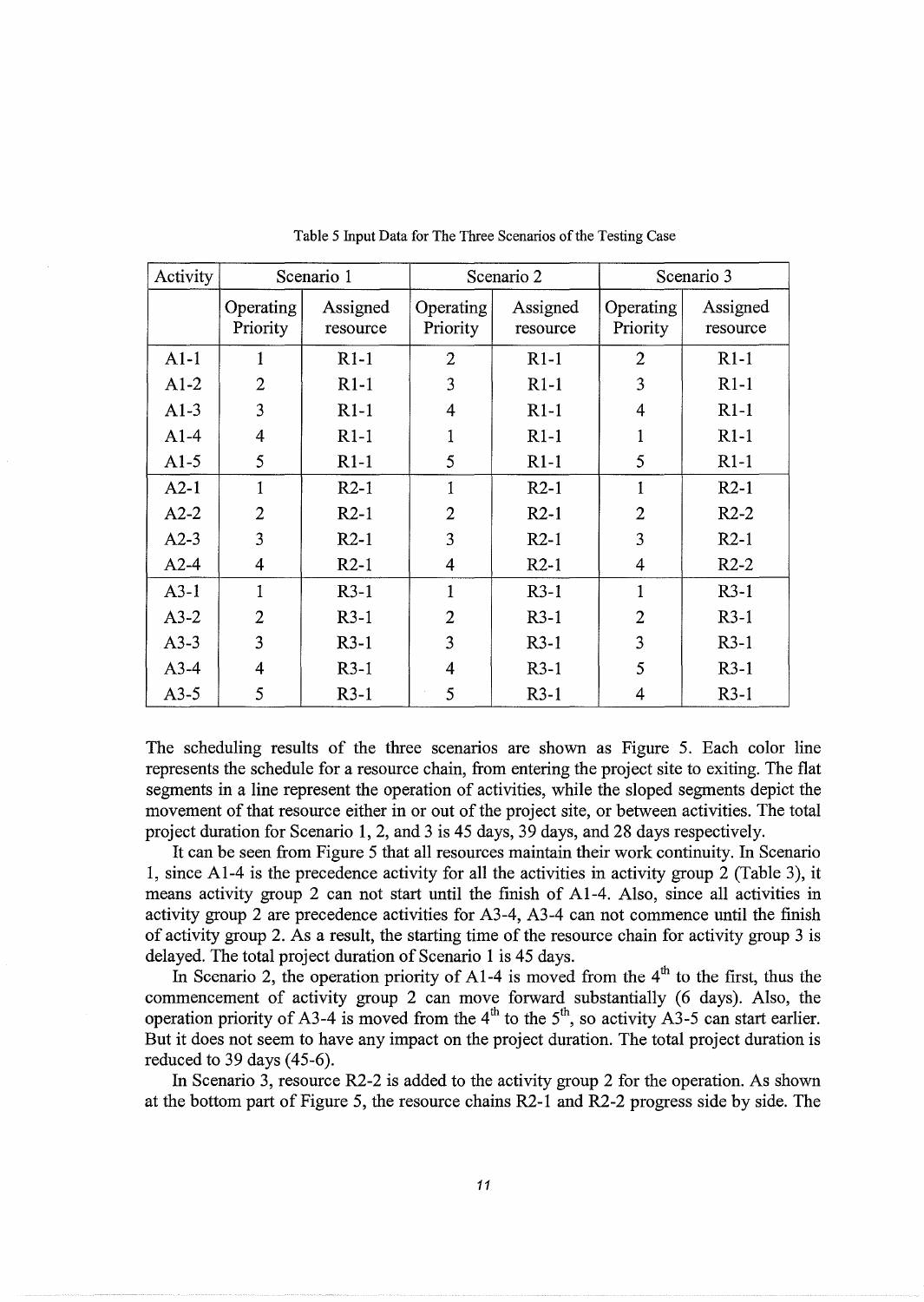time for processing activity group 2 is reduced from 29 days in Scenario 2, to 18 days in Scenario 3. Thus, the total project duration is reduced by 11 days (29-18) to 28 days.



Figure 5: Scheduling Results of The Testing Case

## **CONCLUSIONS**

This study develops a non-unit based algorithm for planning and scheduling of repetitive projects. In contrast to the traditional view of a repetitive project as many repetitive production units, a non-unit based repetitive project takes the view that the project is repetitive in activities! A non-unit based repetitive project has the following characteristics.

The operations of activities in an activity group are similar, but not the same.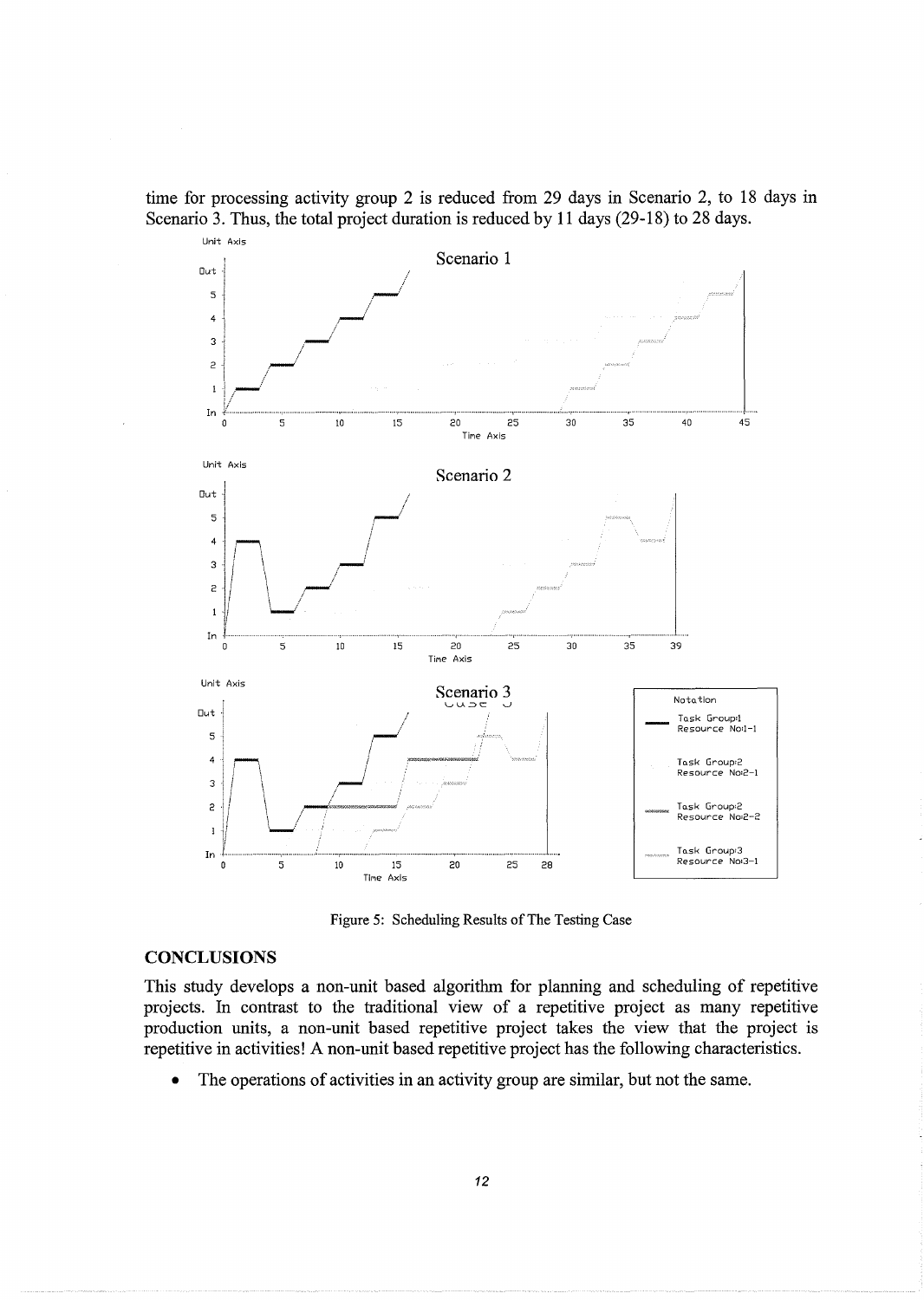- The work logical relationships are more generalized.
- There is no hard logic relationship between activities in the same activity group.
- Various working crews can be employed in each activity group.
- Cost and time for routing the various resource crews among production units is considered.

Testing of the three scenarios shows that setting of different operating priority of activities in an activity group may impact significantly the scheduling results. While in the real world, the operating priority of similar activities in activity group is frequently not that obvious. It becomes a decision variable for the scheduler and planner to make. In addition, the testing results show that by adding more resources in the operation, the schedule will most likely be expedited and the project duration shortened. It is another important decision parameters that will impact the scheduling results greatly.

The use of resource chains for showing the progress schedule of a repetitive project is easily visualized. It is convenient for different resource crews to plan for their respective time to enter and to exit the site, which may enhance the effectiveness of planning and scheduling.

## **ACKNOWLEDGEMENTS**

This research is partially supported by The National Science Council (NSC) of Republic of China, at the grant No. NSC 90-2211-E008- 058. The authors would like to express our gratitude to The NSC.

## **REFERENCES**

- Arditi, David, and Albulak, M. Zeki, Line-of-balance scheduling of pavement construction, J. ofConstr. Engrg. and Mgmt., ASCE, 112(3) (1986) 411-424.
- Carr, Robert I., and Mayer, Walter L. (1974). "Planning construction of repetitive building units," ASCE, J. of the Construction Division, 100(C03) 403-412.
- Chrzanowski, Edmund N., and Johnston, David W. (1986). "Application of linear scheduling, " ASCE, J. of Constr. Engrg. and Mgmt., 112(4) 476-491.
- El-Rayes, Khaled, and Moselhi, Samma (1998). "Resource-driven scheduling of repetitive activities," Construction Management and Economics, 16 433-446.
- Hamelink, David J., and Rowings, James E. (1998). "Linear scheduling model development of controlling activity path," ASCE, J. of Constr. Engrg. and Mgmt., 124(4) 263-268.
- Harris, Robert B., and Ioannou, Photios G. (1998). "Scheduling projects with repeating activities," ASCE, J. of Constr. Engrg. and Mgmt., 124(4) 269-278.
- Hegazy, Tarek, and Wassef, Nagib(2001), "Cost optimization in projects with repetitive nonserial activities", J. of Constr. Engrg. and Mgmt., ASCE, 127(3), 183-191.
- Johnston, David W. (1981). "Linear scheduling method for highway construction," ASCE, J. of the Construction Division, 107(C02) 247-261.
- O'Brien James J. (1975). "VPM Scheduling for high-rise buildings," ASCE, J. of the Construction Division, 101(C04) 895-905.